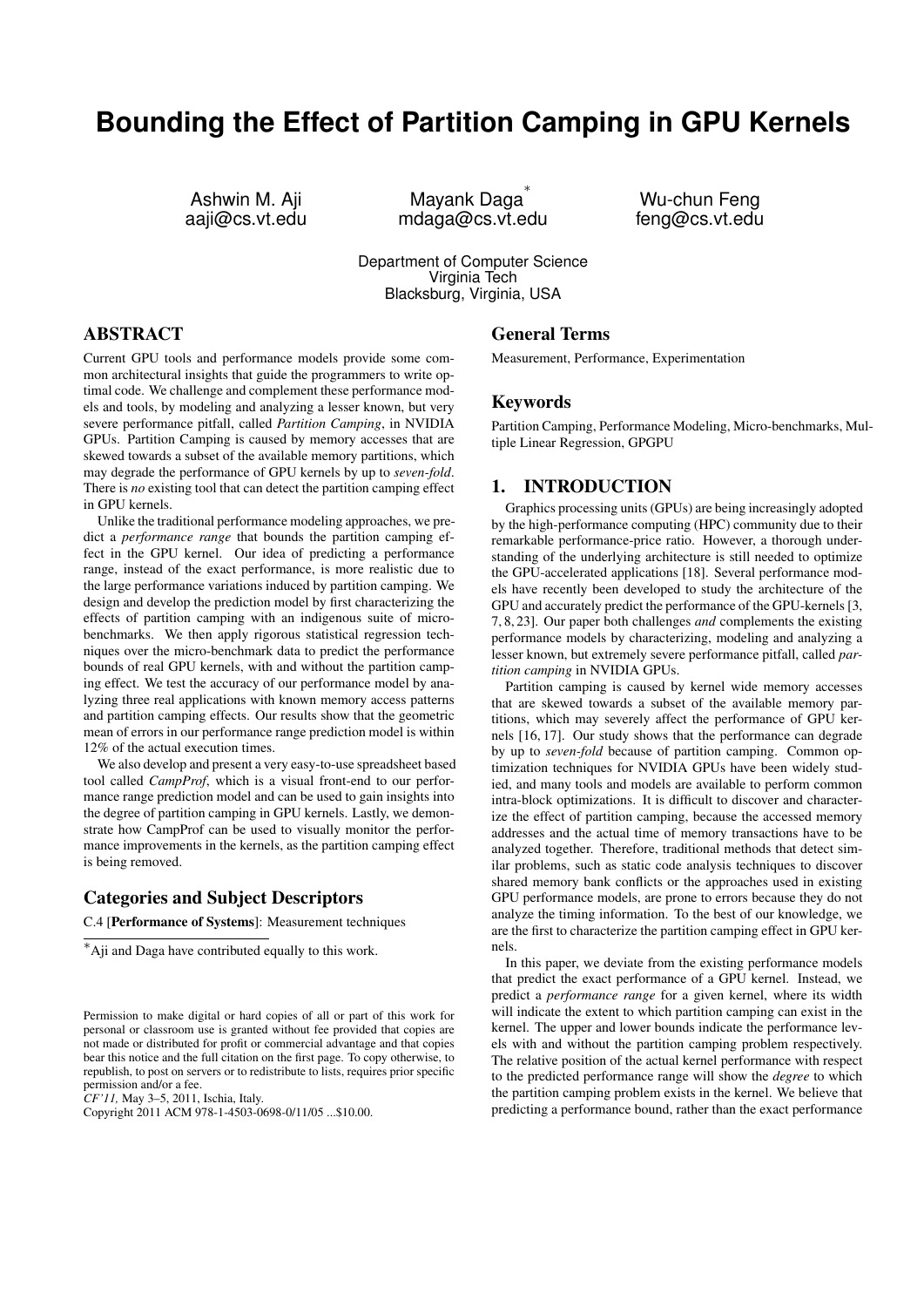numbers, is more realistic due to the huge performance variations induced by partition camping.

Next, we discuss our approach to design and develop the performance range prediction model. We first characterize the effects of partition camping by creating a suite of micro-benchmarks, which captures the performance of all the different memory transaction types and sizes, with and without the partition camping behavior. Next, we use the data from the micro-benchmark suite and predict a performance range that bounds the effect of partition camping in real GPU kernels. Our performance prediction model is designed by using rigorous statistical regression procedures. Lastly, we develop and present an extremely user-friendly spreadsheet based tool called *CampProf*, which uses the data from our micro-benchmarks and our performance prediction model and helps the user of the tool to visually detect and analyze the partition camping effects in the GPU kernels. CampProf is a visual front-end to our performance range prediction model to gain insights into the effects of partition camping in GPU kernels. It must be noted that our performance prediction model and the CampProf tool is not meant to replace any of the existing models and tool. They should rather be used in conjunction with the other existing tools, like NVIDIA's proprietary CUDA Visual Profiler (CudaProf) [15] and the CUDA Occupancy Calculator [11], to analyze the overall performance of GPU kernels.

We then perform a detailed experimental analysis on three very different GPU applications with known memory access patterns and partition camping effects, ranging from the molecular modeling domain to graph analysis libraries. We show that our performance prediction model has a geometric mean error of less than 12% when validated against their actual kernel execution times. Next, we demonstrate the utility of the CampProf tool in real applications, and demonstrate how the tool can be used to monitor the performance improvement of the kernel after the partition camping effect has been reduced.

The rest of this paper is organized as follows: Section 2 provides background on the NVIDIA GPU architecture. Section 3 explains our micro-benchmark design to characterize the partition camping problem. Section 4 describes the performance modeling techniques using micro-benchmarks and statistical analysis tools, and the CampProf tool. Section 5 explains the execution characteristics of the chosen applications. Section 6 discusses the experimental results. Section 7 presents the related work. Section 8 concludes the paper and proposes some future work.

# 2. BACKGROUND ON THE NVIDIA GPUS

In this section, we will describe those aspects of the NVIDIA GPU that are relevant to the discussions in this paper. In this paper, we will restrict our discussions to GPUs with compute capability 1.2 or 1.3, so that the readers will not get distracted by the details of the other architecture families. Section 4.3 describes how our performance model can be easily applied to the other NVIDIA GPU architectures.

The NVIDIA GPU (or *device*) consists of a set of single-instruction, multiple-data (SIMD) streaming multiprocessors (SMs), where each SM consists of eight scalar processor (SP) cores, two special function units and a double precision processing unit with a multithreaded instruction unit. The actual number of SMs vary depending on the different GPU models. The SMs on the GPU can simultaneously access the *device memory*, which consists of read-write global memory and read-only constant and texture memory modules. Each SM has on-chip memory, which can be accessed by all the SPs within the SM and will be one of the following four types: a set of registers; 'shared memory', which is a software-managed

data cache; a read-only constant memory cache; and a read-only texture memory cache. The global memory space is not cached by the device.

CUDA (Compute Unified Device Architecture) [16] or OpenCL (Open Computing Language) [9] are the more commonly used parallel programming models and software environments available to run applications on the NVIDIA GPUs. Massively parallel code can be written via simple extensions to the C programming language. They follow a code off-loading model, i.e. data-parallel, compute-intensive portions of applications running on the host processor are typically off-loaded onto the device. The *kernel* is the portion of the program that is compiled to the instruction set of the device and then off-loaded to the device before execution. The discussions in this paper are not specific to any of the higher level programming abstractions, and can be related to either the CUDA or the OpenCL programming models.

*Execution configuration of a kernel:* The threads in the kernel are hierarchically ordered as a logical grid of thread blocks, and the CUDA thread scheduler will schedule the blocks for execution on the SMs. When executing a block on the SM, CUDA splits the block into groups of 32-threads called *warps*, where the entire warp executes one common instruction at a time. CUDA schedules blocks (or warps) on the SMs in batches, and not all together, due to register and shared memory resource constraints. The blocks (or warps) in the current scheduled batch are called the *active* blocks (or warps) per SM. The CUDA thread scheduler treats all the active blocks of an SM as a unified set of active warps ready to be scheduled for execution. In this way, CUDA hides the memory access latency of one warp by scheduling another active warp for execution [16, 17]. It follows that the performance of a kernel with an arbitrary number of blocks will be limited by the performance of the set of active blocks (or active warps). So, in this paper, we have chosen 'active warps per SM' as the metric to describe the execution configuration of any kernel, because it is much simpler to be represented in only a single dimension.

There are some hardware restrictions imposed on the NVIDIA GPUs with compute capability 1.2 and 1.3 that limits the possible number of active warps that can be scheduled on each SM. The warp size for the current GPUs is 32 threads. The maximum number of active threads per multiprocessor can be 1024, which means that the maximum number of active warps per SM is 32. Also, the maximum number of threads in a block is 512, and the maximum number of active blocks per multiprocessor is 8 [16]. Due to a combination of these restrictions, the number of active warps per SM can range anywhere from 1 to 16, followed by even-numbered warps from 18 to 32.

*Global memory transactions:* The global memory access requests by all threads of a half-warp are coalesced into as few memory transactions as possible. The transactions can be from 32-byte, 64-byte or 128-byte segments, based on the size of the word being accessed by the threads. The transaction size will then be reduced, if possible. For example, if all threads in a half-warp access 4-byte words and the transaction size is 64 bytes, and if only the lower or upper half is used, the transaction size is reduced to 32 bytes [16]. The transaction types can either be *read* or *write*, and each of these can have three transaction sizes (32-, 64- or 128 bytes), which means there are *six* possible memory transactions for a kernel running on GPUs with compute capability 1.2 or 1.3.

Note that these global memory transactions can also be triggered in a multitude of other ways, but their performance will not be different. For example, a 32-byte transaction can also be invoked if all the threads in a half warp access the same memory location of any word size. CUDA will compute the least sized transaction for effi-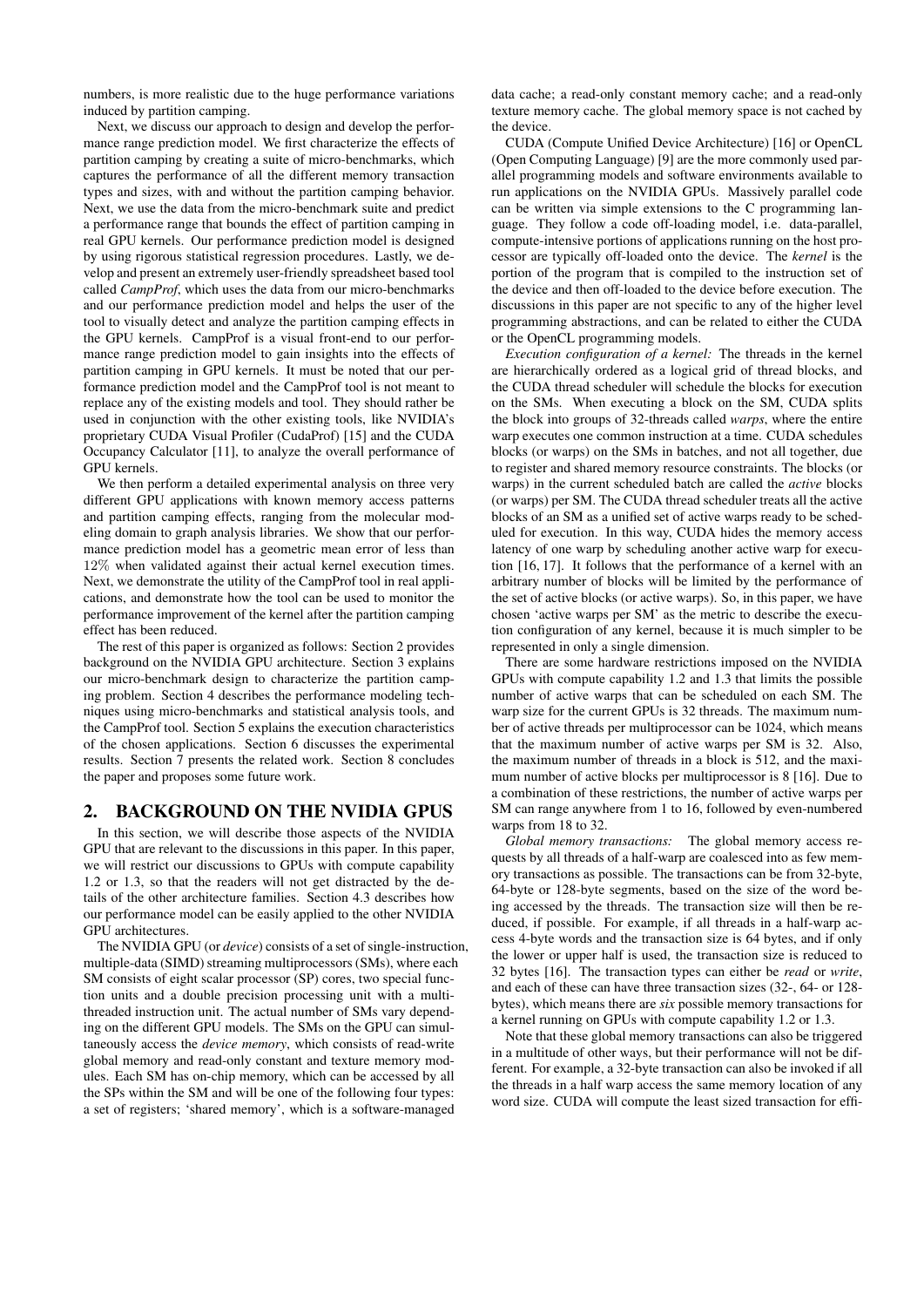

Figure 1: Partition Camping effect in the 200- and 10-series NVIDIA GPUs. Column  $\overline{P_i}$  denotes the  $i^{th}$  partition. All memory requests under the same column (partition) are serialized.

ciency purposes. The performance of a global memory transaction does not depend on the method of invocation. We tested this claim by writing a simple micro-kernel, but have not included the details in this paper for brevity.

#### **3. CHARACTERIZING THE EFFECTS OF PARTITION CAMPING**

#### $3.1$ **The Partition Camping Problem**

Optimization techniques for NVIDIA GPUs have been widely studied, and many proprietary tools, like CUDA Visual Profiler (CudaProf) and the CUDA Occupancy Calculator spreadsheet tool, guide programmers to perform common intra-block optimizations. These include optimizing arithmetic instruction throughput, coalescing the global memory accesses, and avoiding bank conflicts in shared memory. In this paper, we study a lesser known performance pitfall, which NVIDIA calls 'partition camping', where memory requests across blocks get serialized by fewer memory controllers on the graphics card (Figure 1). Note that each of the above mentioned performance issues can be resolved independent of each other. For example, coalescing can be applied without changing the arithmetic intensity. Similarly, partition camping can be resolved without affecting coalesced accesses or shared memory optimizations, and so on. As shown in the figure 2, there is no existing tool that detects and analyzes the partition camping problem in GPU kernels. Our new tool (CampProf), which we discuss in detail in section 4, aims to detect the partition camping problem in GPU kernels.

Just as shared memory is divided into multiple banks, global memory is divided into either 6 partitions (on 8- and 9-series GPUs) or 8 partitions (on 200- and 10-series GPUs) of 256-byte width. The partition camping problem is similar to shared memory bank conflicts, but experienced at a macro-level where concurrent global memory accesses by all the active warps in the kernel occur at a subset of partitions, causing requests to queue up at some partitions while other partitions go unused [17]. We later show that partition camping can degrade the performance of some kernels by up to seven-fold, and so it is important to detect and analyze the effects of this problem.

|                                     | <b>GPU Kernel Characteristics</b> |                                        |                                           |                                |                              |                      |  |  |  |
|-------------------------------------|-----------------------------------|----------------------------------------|-------------------------------------------|--------------------------------|------------------------------|----------------------|--|--|--|
| Tool                                | Occupancy                         | Coalesced<br><b>Accesses</b><br>(qmem) | <b>Bank</b><br><b>Conflicts</b><br>(smem) | <b>Arithmetic</b><br>Intensity | Divergent<br><b>Branches</b> | Partition<br>Camping |  |  |  |
| <b>CUDA Visual</b><br>Profiler      |                                   |                                        |                                           |                                |                              |                      |  |  |  |
| <b>CUDA Occupancy</b><br>Calculator |                                   | X                                      | х                                         | Х                              | Х                            |                      |  |  |  |
| CampProf                            |                                   | X                                      | х                                         | Х                              | х                            |                      |  |  |  |

Figure 2: Comparison of CampProf with existing profiling tools. gmem: Global memory; smem: Shared memory.

Discovery of the partition camping problem in GPU kernels is a difficult problem. There is existing literature on static code analysis for detecting bank conflicts in shared memory [4], but the same logic cannot be extended to detecting the partition camping problem. Bank conflicts in shared memory occur among threads in a warp, where all the threads share the same clock, and an analysis of the accessed address alone is sufficient to detect conflicts. However, the partition camping problem occurs when multiple active warps queue up behind the same partition *and at the same time*. This means that a static analysis of just the partition number of each memory transaction is not sufficient, and its timing information should also be analyzed. Each SM has its own private clock. which makes the discovery of this problem much more difficult and error prone. Note that the impact of partition camping is severe particularly in memory bound kernels. If the kernel is not memory bound, the effect of memory transactions will not even be significant when compared to the total execution time of the kernel, and we need not worry about the partition camping problem for those cases.

#### $3.2$ **Designing the Micro-Benchmarks**

We develop a suite of micro-benchmarks to study the effect of various memory access patterns combined with the different memory transaction types and sizes. We then show how these microbenchmarks can characterize the partition camping effect for memory bound kernels. In section 4, we show how the same microbenchmarks are used to bound the partition camping effect in real applications. Specifically, we predict a range of possible execution times, which denotes the degree to which partition camping can exist in the kernel.

While partition camping truly means that any subset of memory partitions are being accessed concurrently, we choose the extreme cases for our study, i.e. all the available partitions are accessed uniformly (Without Partition Camping), or only one memory partition is accessed all the time (With Partition Camping). Although this method does not exhaustively test the difference degrees of partition camping, our study acts as a realistic first-order approximation to characterize its effect in GPU kernels. Thus, we developed two sets of benchmarks and analyzed the memory effects with and without partition camping. Each set of benchmarks tested the different memory transaction types (reads and writes) and different memory transaction sizes (32-, 64- and 128-bytes), which made it a total of 12 benchmarks for analysis. As an example, we show in figure 3 that the performance of memory-bound kernels can degrade by up to seven-fold if kernels suffer from partition camping. This particular result was obtained by running a simple 64-byte memory read micro-kernel that was part of our micro-benchmark suite, about which we explain next.

Figures 4 and 5 show the kernel of the micro-benchmarks for memory reads, without and with partition camping respectively.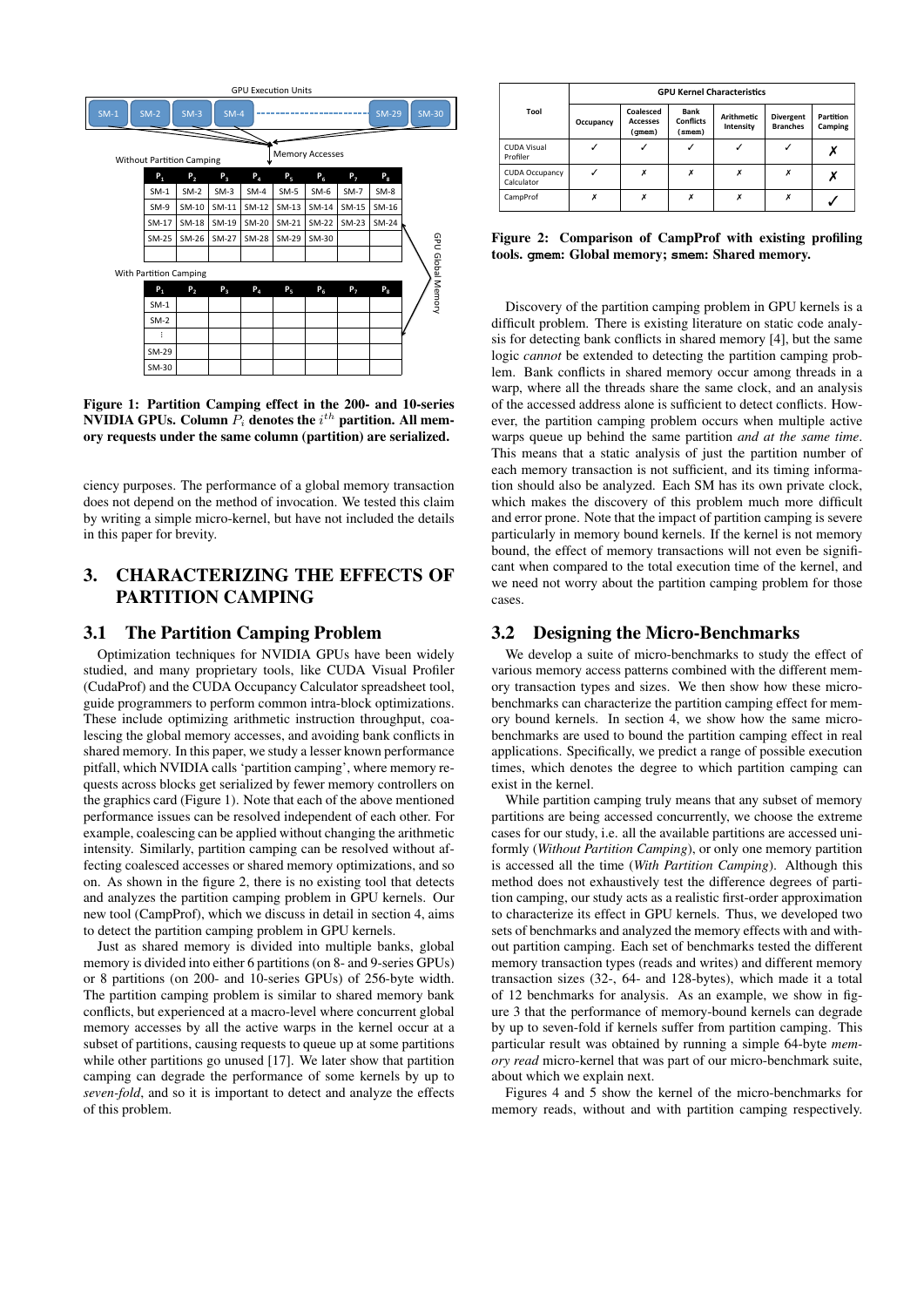

Figure 3: The NegativeEffect of Partition Camping in GPU Kernels. **PC: Partition Camping**



Figure 4: Code Snapshot of the Read Micro-benchmark for the NVIDIA 200- and 10-series GPUs (Without Partition Camping). Note: **ITERATIONS** is a fixed and known number.

The benchmarks that simulate the partition camping effect (figure 5) carefully access memory from only a single partition. The micro-benchmarks for memory writes are very similar to the memory reads, except that readVal is written to the memory location inside the for-loop (line numbers 21 and 14 in the respective code snapshots). We modify the TYPE data-type in the benchmarks to one of 2-, 4- or 8-byte words in order to trigger 32-, 64- or 128-byte memory transactions respectively to the global memory. Although our benchmarks have a high ratio of compute instructions to memory instructions, we prove that they are indeed memory bound, i.e. the memory instructions dominate the overall execution time. We validate this fact by using the methods discussed in [1]. Our suite of benchmarks is therefore a good representation of real memorybound kernels.

For real memory-bound GPU kernels, we can use their actual number of memory transactions of each type and size, along with

```
1 // TYPE can be a 2-, 4- or an 8-byte word
2 __global__ void readBenchmark(TYPE *d_arr) {
 3 int partitionSize = 256; // 256 bytes
4 int elemsInPartition = partitionSize/sizeof(TYPE);<br>5 TYPE readVal = 0;
          5 TYPE readVal = 0;
6
7 // Loop counter 'x' ensures coalescing.
8 for (int x = 0; x < ITERATIONS; x += 16)<br>9 /* all blocks read from a single partitio
9 /* all blocks read from a single partition
10 to simulate Partition Camping */<br>11 int index = ((threadIdx.x + x)
11 \begin{cases} \n\text{int index} = \left( \text{threadIdx} \cdot \mathbf{x} + \mathbf{x} \right) \\
\text{the element} \n\end{cases}12 8 elemsInPartition);<br>13 // Read from global memory location
               13 // Read from global memory location
14 readVal = d_arr[index];
15 }
16 /* Write once to memory to prevent the above
17 code from being optimized out */
     d_{\text{a}} = \text{readVal};
19 }
```
#### Figure 5: Code Snapshot of the Read Micro-benchmark for the NVIDIA 200- and 10-series GPUs (With Partition Camping). Note: **ITERATIONS** is a fixed and known number.

our benchmark data, to realistically predict a performance range for any execution configuration of those kernels, as explained in the next section. We can easily obtain the actual number of memory transactions in a kernel by using the CUDA Visual Profiler tool [15] (CudaProf).

# 4. PERFORMANCE RANGE PREDICTION

In this section, we first design an accurate performance model to predict the range of the effect of partition camping in a GPU kernel. If performance is measured by the wall clock time, the lower bound of our predicted performance will refer to the best case, i.e. without partition camping for any memory transaction. The upper bound will refer to the worst case, i.e. with partition camping for all memory transaction types and sizes. We achieve the accuracy in the model by applying rigorous statistical procedures on the data obtained by running our benchmark suite, which we designed in the previous section.

We then develop and present a very simple easy-to-use tool called *CampProf*, which uses the data from our benchmarks and the performance model, and helps the user of the tool to visually detect and analyze the partition camping effects in the GPU kernel.

Lastly, we discuss how our idea of performance range prediction can very easily be applied to develop similar performance models and tools for the other GPU architectures.

# 4.1 Performance Model

We perform rigorous statistical analysis techniques to model the impact of partition camping in any memory-bound GPU kernel. We model the effect of memory reads separately from the memory writes, and also model the case with partition camping separately from the case without partition camping. So, we will be designing *four* model equations, one for each of the following cases: (1) Reads, Without partition camping, (2) Writes, Without partition camping, (3) Reads, With partition camping, and (4) Writes, With partition camping. We follow this approach because we believe that modeling at this fine level of detail gives us better accuracy. Specifically, we perform multiple linear regression analysis to fully understand the relationship between the execution time of the different types of our micro-benchmarks and their parameters. The independent variables (predictors) that we chose are: (1) the active warps per SM  $(w)$ , and  $(2)$  the word-lengths that are read or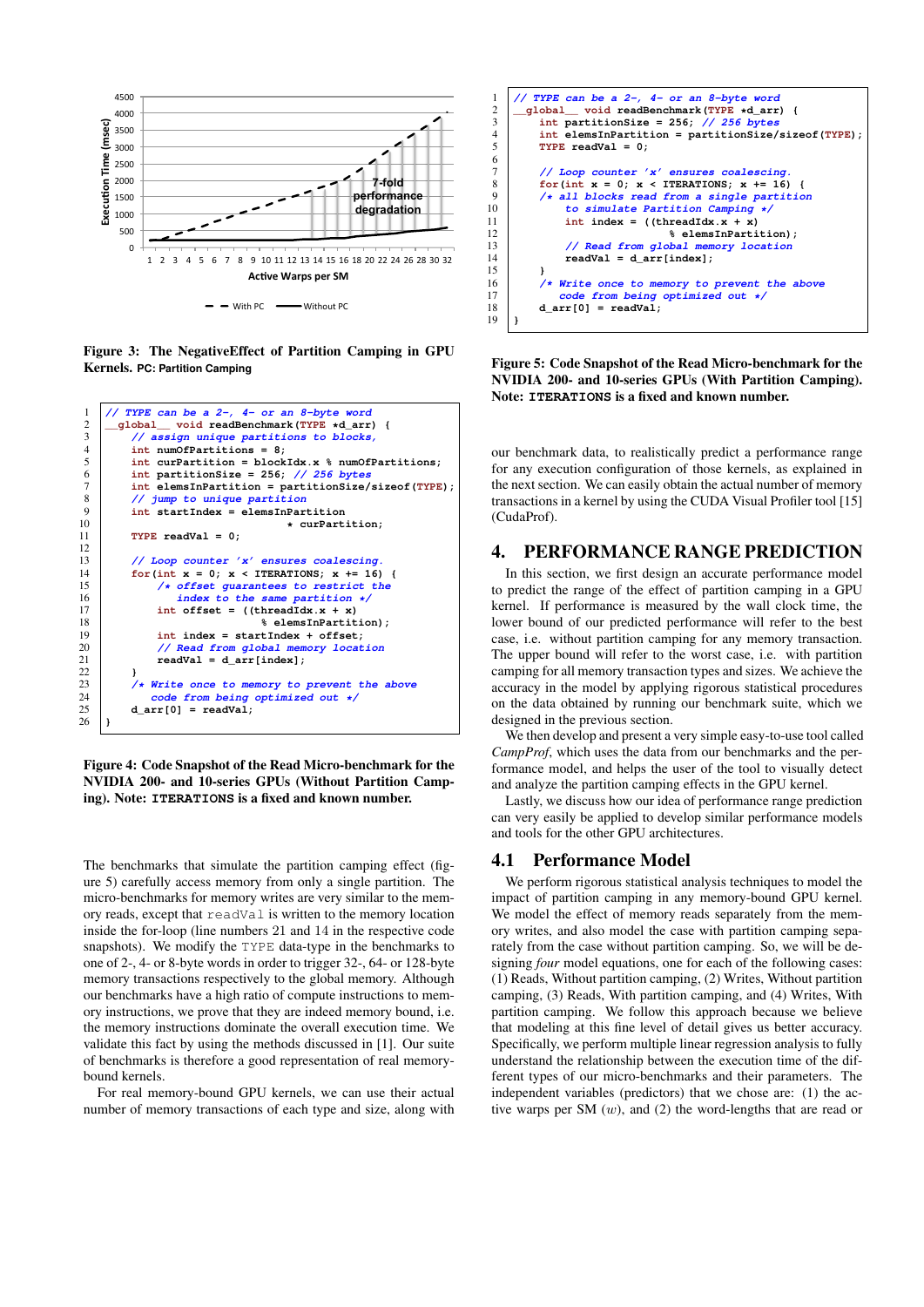written per thread. The dependent variable (response) is the execution time  $(t)$ . The word-length predictor takes only three values  $(2, 4$ - or 8-bytes)<sup>1</sup> corresponding to the three memory transaction sizes, and so we treat it as a group variable  $(b)$ . This means, we first split the data-type variable into two binary variables  $(b<sub>2</sub>$  and  $b_4$ ), where their co-efficients can be either 0 or 1. If the co-efficient of  $b_2$  is set, it indicates that the word-length is 2-bytes. Likewise, setting the co-efficient of  $b_4$  indicates a 4-byte word-length, and if co-efficients of both  $b_2$  and  $b_4$  are not set, it indicates the 8-byte word-length. We have now identified the performance model parameters, and the performance model can be represented as shown in equation 1, where  $\alpha_i$  denotes the contribution of the different predictor variables to our model, and  $\beta$  is the constant intercept.

$$
t = \alpha_1 w + \alpha_2 b_2 + \alpha_3 b_4 + \beta \tag{1}
$$

Next, we use SAS, a popular statistical analysis tool, to perform multiple linear regression analysis on our model and the data from our benchmarks. The output of SAS will provide the co-efficient values of the performance model.

*Significance Test:* The output of SAS also shows us the results of some statistical tests, which describe the significance of our model parameters, and how well our chosen model parameters are contributing to the overall model. In particular,  $R^{2[2]}$  ranges from 0.953 to 0.976 and  $RMSE$  (Root Mean Square Error) ranges from 0.83 to 5.29. Moreover, we also used parameter selection techniques in SAS to remove any non-significant variable, and choose the best model. This step did not deem any of our variables as insignificant. These results mean that the response variable (execution time) is strongly dependent on the predictor variables (active warps per SM, data-types), and each of the predictors are significantly contributing to the response, which proves the strength of our performance model. Informally speaking, this means that if we know the number of active warps per SM, and the size of the accessed word (corresponding to the memory transaction size), we can accurately and independently predict the execution times for reads and writes, with and without partition camping, by using the corresponding version of equation 1. We then aggregate the predicted execution times for reads and writes without partition camping to generate the lower bound (predicted best case time) for the GPU kernel. Similarly, the predicted execution times for reads and writes with partition camping are added to generate the upper bound (predicted worst case time) for the GPU kernel. We validate the accuracy of our prediction model by analyzing real applications in detail in Section 6.

# 4.2 The CampProf Tool

#### *4.2.1 User-Interface Design and Features*

CampProf is an extremely easy-to-use spreadsheet based tool similar to the CUDA Occupancy Calculator [11], and its screenshot is shown in Figure 6. The spreadsheet consists of some input fields on the left and an output chart on the right, which can be analyzed to understand the partition camping effects in the GPU kernel. The inputs to CampProf are the following values: gld 32b/64b/128b, gst 32b/64b/128b, grid and block sizes, and active warps per SM. These values can easily be obtained from the CudaProf and the CUDA Occupancy Calculator tools. Note that the inputs from just a single kernel execution configuration are enough for CampProf to predict the kernel's performance range for



Figure 6: Screenshot of the CampProf Tool.

any other execution configuration. CampProf passes the input values to our performance model, which predicts and generates the upper and lower performance bounds for all the kernel execution configurations<sup>3</sup>. CampProf plots these two sets of predicted execution times as two lines in the output chart of the tool. The best case and the worst case execution times form a band between which the actual execution time lies. In effect, the user provides the inputs for a single kernel configuration, and CampProf displays the execution band for *all* the execution configurations.

In addition, if the actual kernel time for the given execution configuration is provided as input (GPU Time counter value from CudaProf), CampProf predicts and plots the kernel execution time at all the other execution configurations, and is denoted by the 'Application' line in the output chart. We predict the application line by simply extrapolating the kernel time from the given execution configuration, in a constant proportion with the execution band. Our performance model is therefore indirectly used to generate this line.

#### *4.2.2 Visualizing the Effects of Partition Camping*

To detect the partition camping problem in the GPU kernel, the user can simply use CampProf, and inspect the position of the 'Application' line with respect to the upper and lower bounds (execution band) in the output chart. If the application line is almost touching the upper bound, it implies the worst case scenario, where all the memory transactions of the kernel (reads and writes of all sizes) suffer from partition camping. Similarly, the kernel is considered to be optimized with respect to partition camping if the application line is very close to the lower bound, implying the best case scenario. If the application line lies somewhere in the middle of the two lines, it means that performance can be potentially improved, and there is a subset of memory transactions (reads or writes) that is queuing up behind the same partition. The relative position of the application line with respect to the execution band will show the *degree* to which the partition camping problem exists in the kernel. For example, while processing two matrices, the kernel might read one matrix in the row major format (without partition camping) and the other matrix might be read or written into

<sup>&</sup>lt;sup>1</sup>1- and 2-byte word lengths will both result in 32-byte global memory transactions.

 ${}^{2}R^{2}$  is a descriptive statistic for measuring the strength of the dependency of the response variable on the predictors.

<sup>3</sup>As mentioned in Section 2, the 'number of active warps per SM' is our chosen metric of kernel configuration.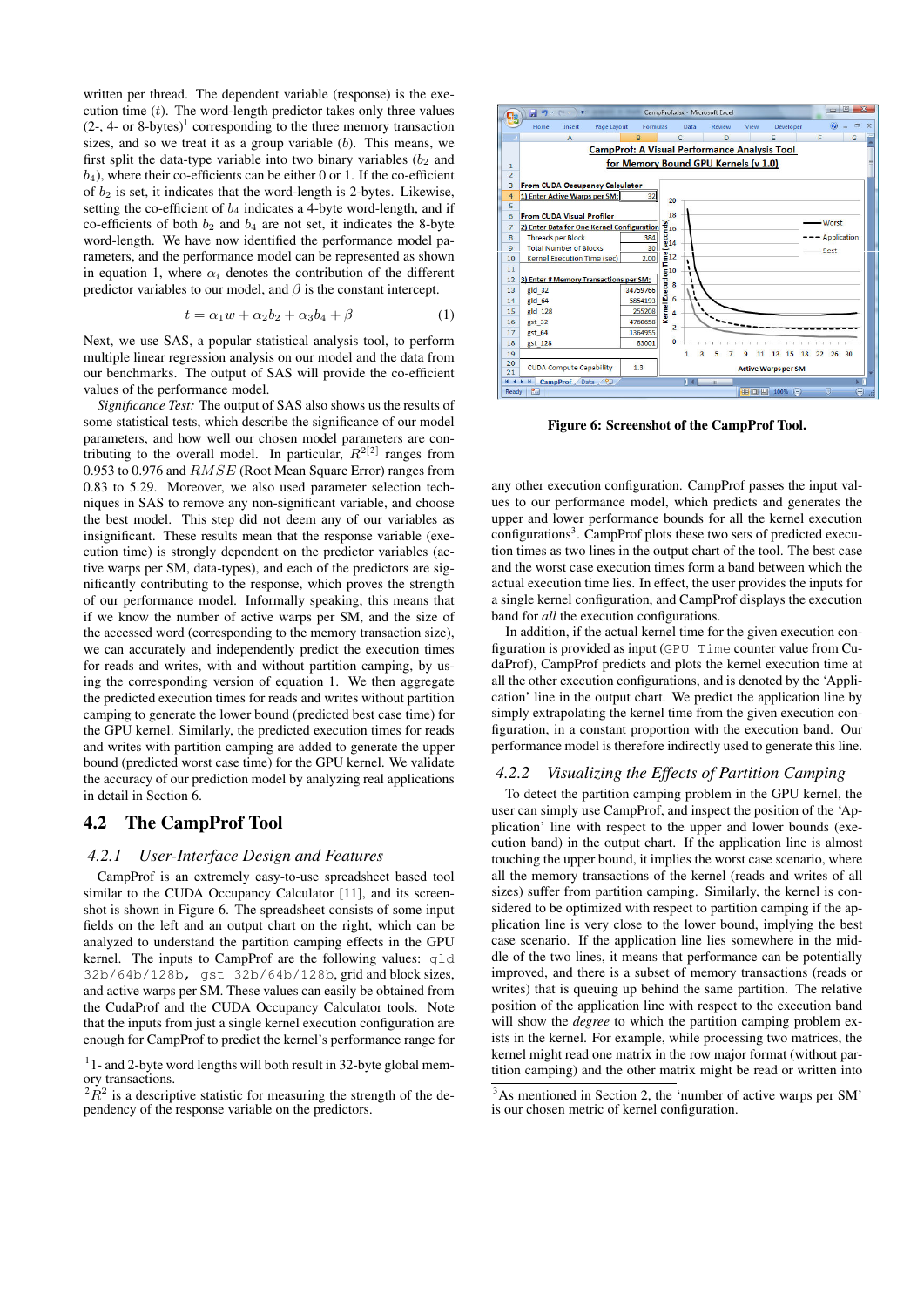in the column major format (with partition camping). This means that only a part of the kernel suffers from camping, and the actual execution time will lie somewhere between the two extremities of CampProf's execution band. Detailed analysis and results will be explained in Section 6. The only remedy to the partition camping problem is careful analysis of the CUDA code and re-mapping the thread blocks to the data, as explained in 'TransposeNew' example of the CUDA SDK [17].

Our approach of predicting a performance range is in contrast to the other existing performance models, which predict just a single kernel execution time. But, our method is more accurate because our model captures the large performance variation due to partition camping.

As previously shown in the figure 2, our performance model and CampProf provide insights into the largely ignored partition camping problem, and *not* the other common performance pitfalls that the CUDA programming guide describes, like non-coalesced global memory accesses, shared memory bank conflicts, low arithmetic intensity, etc. The performance counter values from the CudaProf [15] tool can be used to understand and optimize the common performance bottle-necks of the kernel (Figure 2). However, these values describe the kernel's behavior either within a single SM or a single TPC (depending on the profiler counter), and do not provide any details of the overall system. On the other hand, CampProf helps understand the memory access patterns among all the active warps in the entire kernel. We therefore recommend CampProf to be used along with CudaProf and the CUDA Occupancy Calculator, to detect and analyze all types of performance pitfalls in their GPU kernels.

# 4.3 Applicability on other GPU Architectures

Our performance model and CampProf can be used to discover the effect of partition camping in any GPU architecture with compute capability 1.3 or lower. For GPU architectures with compute capability less than 1.1 and lower, we will only have to change the code of the micro-benchmarks to include the appropriate number of partitions and the partition size. Then, our present model will still hold and can be directly applied to the new data. The architectural changes in the newer Fermi [13] cards pose new problems for memory-bound kernels. The memory access patterns are significantly different for Fermi, because of the introduction of L1/L2 caches and having only 128-byte memory transactions that occur only at the cache line boundaries. The partition camping problem will still exist in the newer cards, but its effect may be somewhat skewed due to cached memory transactions. Our performance range prediction technique will still work, although in a different scenario. For example, we could bound the performance effect of caching in the GPU kernels, where the upper band indicated the worst case performance of only cache misses, and the lower band indicated the best case performance of only cache hits. This can then help in understanding the effect of improving the locality of memory accesses in the kernel. Our immediate goal is thus to extend CampProf to *CacheProf* for the Fermi architecture.

# 5. APPLICATION SUITE

In order to validate our performance prediction model, we choose the following three applications with known memory access patterns and partition camping effects: (1) GEM (Gaussian Electrostatic Model) [6], which is a molecular modeling application, (2) Clique-Counter, which is a graph analysis algorithm to count the number of cliques in large bi-directed graphs, and (3) Matrix Transpose. The GPU implementations of GEM [5] and Clique-Counter are part of our own prior and ongoing research, while the Matrix

Global Memory Partitions, each of 256-byte width  $\boldsymbol{\lambda}$ 

|                 | <b>Partition 1</b> | <b>Partition 2</b> | <b>Partition 3</b> | <b>Partition 4</b> | <b>Partition 5</b> | <b>Partition 6</b> | <b>Partition 7</b> | <b>Partition 8</b> |  |
|-----------------|--------------------|--------------------|--------------------|--------------------|--------------------|--------------------|--------------------|--------------------|--|
| Step 1          | Warp 1             |                    |                    |                    |                    |                    |                    |                    |  |
| Step 2          | Warp 2             | Warp 1             |                    |                    |                    |                    |                    |                    |  |
| Step 3          | Warp 3             | Warp 2             | Warp 1             |                    |                    |                    |                    |                    |  |
| Step 4          | Warp 4             | Warp 3             | Warp 2             | Warp 1             |                    |                    |                    |                    |  |
| Step 5          | Warp 5             | Warp 4             | Warp 3             | Warp 2             | Warp 1             |                    |                    |                    |  |
| Step 6          | Warp 6             | Warp 5             | Warp 4             | Warp 3             | Warp 2             | Warp 1             |                    |                    |  |
| Step 7          | Warp 7             | Warp 6             | Warp 5             | Warp 4             | Warp 3             | Warp 2             | Warp 1             |                    |  |
| Step 8          | Warp 8             | Warp 7             | Warp 6             | Warp 5             | Warp 4             | Warp 3             | Warp 2             | Warp 1             |  |
| Step 9          | Warp 1             | Warp 8             | Warp 7             | Warp 6             | Warp 5             | Warp 4             | Warp 3             | Warp 2             |  |
| Step 10         | Warp 2             | Warp 1             | Warp 8             | Warp 7             | Warp 6             | Warp 5             | Warp 4             | Warp 3             |  |
| ٠<br>٠<br>so on |                    |                    |                    |                    |                    |                    |                    |                    |  |

Figure 7: GEM: Memory Access Pattern

Transpose application is part of the NVIDIA CUDA SDK. We will now briefly describe the execution profiles and memory access patterns of these applications, and theoretically analyze the effect of partition camping in them.

# 5.1 GEM

GEM is a molecular modeling application which allows one to visualize the electrostatic potential along the surface of a macromolecule [6]. GEM belongs to the 'N-Body' class of applications. The goal of this application is to compute the electrostatic potential at all the surface points due to the molecular components. GEM uses an approximation algorithm to speed up the electrostatic calculations by taking advantage of the natural partitioning of the molecules into distant higher level components.

Each GPU thread is assigned to compute the electrostatic potential at one surface point, which is later added together to calculate the total potential for the molecule. The approximation algorithm requires the distance information between each surface point and the higher level components. To compute this distance, each thread needs to access the component coordinates stored in the GPU global memory, which means that GEM can be a memory bound application. Each thread accesses these coordinates in the following order: from the first component to the last, thereby implying that all the active warps would be queued up behind the same memory partition at the beginning of the algorithm. Only one warp can access that global memory partition, which causes the other warps to stall. Once the first warp finishes accessing the elements in the first partition, it would move on the next partition, and the first partition is now free to be accessed by the next warp in the queue. Partition access will thus be pipelined, as shown in Figure 7. Once this memory partition pipeline is filled up (i.e. after eight such iterations on a device with compute capability 1.2 or 1.3), memory accesses will be uniformly distributed across all available memory partitions. It can be assumed that the pipelined nature of memory accesses will not result in further stalls because the workload for all the warps is identical. This illustrates that GEM does not suffer from partition camping.

#### 5.2 Clique-Counter

In graph theory, a clique is a set of vertices in a graph, where every two vertices in the set are connected by an edge of the graph. Cliques are one of the basic concepts of graph theory and also one of the fundamental measures for characterizing different classes of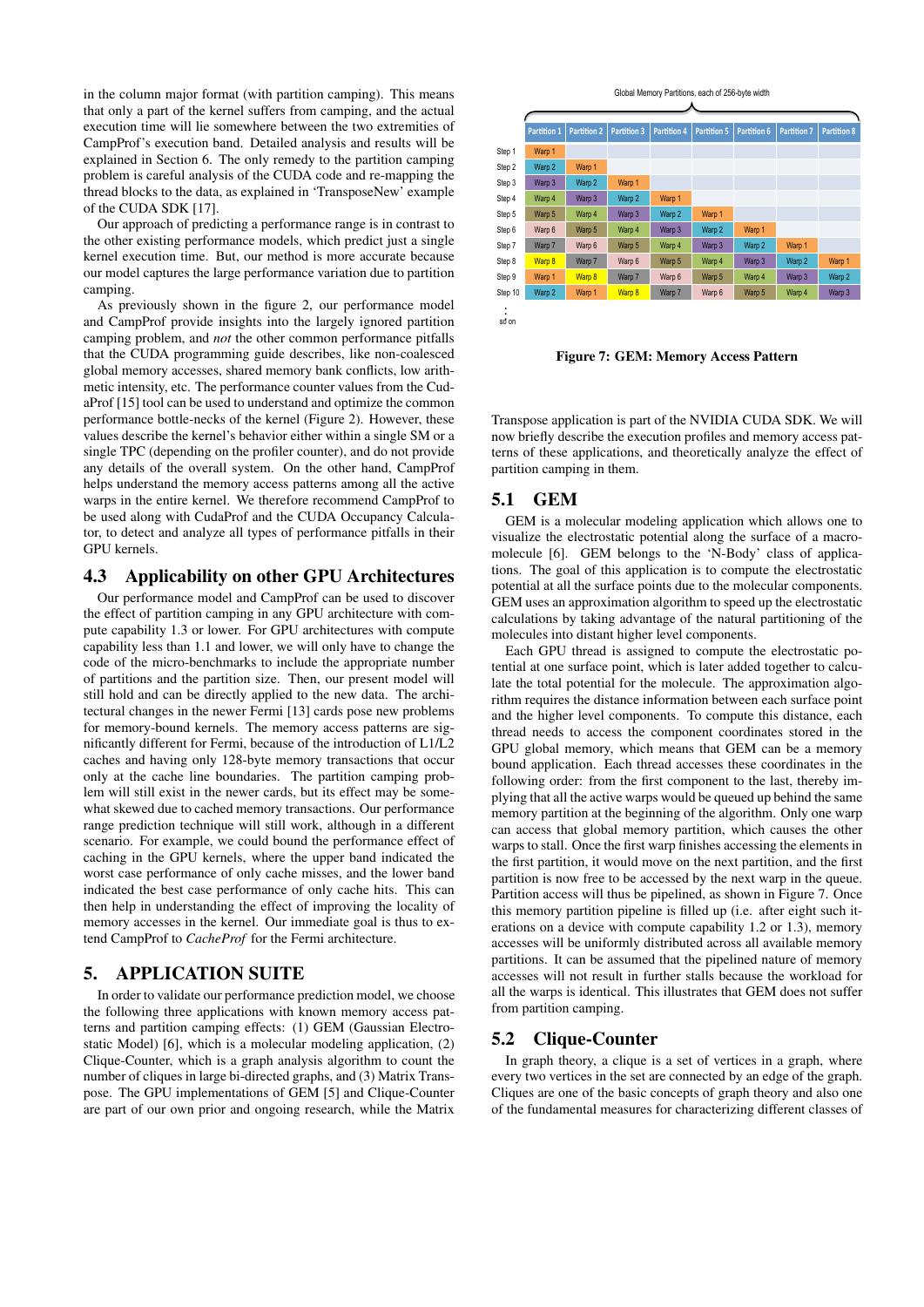graphs. We identify the size of a clique by the number of vertices in it. *Clique-Counter* is a program, which as the name suggests, counts the number of cliques of user-specified size in a graph. This is an *NP-complete* problem with respect to the size of the clique that must be counted.

The vertices of the input graph are distributed among GPU threads in a cyclic fashion for load balancing purposes, where the entire graph is stored in the GPU's global memory in the form of adjacency lists. Each thread counts the number of cliques of the given size that can be formed from its set of vertices, followed by a reduction operation that sums up the individual clique counts to get the final result. Larger cliques are formed from smaller cliques by incrementally adding common vertices to the clique. Clique-Counter belongs to the 'backtracking' class of applications, where set intersection operations are repeatedly performed between the vertex set of the current clique and each of their adjacency lists. This means that each thread has to regularly fetch adjacency lists of several vertices from the GPU global memory, which means that the Clique-Counter application can be considered to be memory bound. The memory accesses occur in no particular order and hence, the memory access patterns are neither uniformly distributed across all the memory partitions, nor are they accessing the same partition. Therefore, the Clique-Counter application is neither completely free from partition camping nor is it fully partition camped.

### 5.3 Matrix Transpose

Matrix Transpose is one of the kernels included in the NVIDIA CUDA SDK. The kernel performs an out-of-place transpose of a matrix of floating point numbers, which denotes that the input and output matrices are stored at different locations in the GPU global memory. The input matrix is divided into square  $16 \times 16$  tiles, so that the loads are coalesced. Each tile is assigned to one threadblock, which performs the following operations  $-$  (i) load the tile from the input matrix (global memory), (ii) re-map the threads to tile elements to avoid uncoalesced memory writes, and (iii) store the tile in the output matrix (global memory). Within-block thread synchronization is required between the above steps to make sure that the global memory writes take place only after all the reads have finished. Since this application predominantly does reads and writes to global memory, it can also be classified as a memorybound application.

The NVIDIA CUDA SDK provides various versions of matrix transpose, but we specifically chose two of them for our experiments – *Transpose Coalesced* and *Transpose Diagonal*. The only difference between the two applications versions is their global memory access pattern. Figure 8a presents the memory access pattern of Transpose Coalesced. Different solid column groups imply different partitions in the global memory while the numbers denote thread-blocks on the GPU. The figure shows that while reading the input matrix, thread-blocks are evenly distributed among the partitions, however, while writing into the output matrix, all threadblocks write to the same memory partition. This alludes to the fact that partition camping is not a problem for the read operation but while writing, Transpose Coalesced does suffer from partition camping to a moderate degree. In the Transpose Diagonal version of the application, this problem of partition camping has been rectified by rearranging the mapping of thread-blocks to the matrix elements. The blocks are now diagonally arranged, implying that subsequent blocks are assigned tiles in a diagonal order rather than row-wise. As shown in Figure 8b, blocks *always* access different memory partitions uniformly, thereby, making this version of the application free from partition camping for both reads and writes.

*Proof of Memory-Boundedness:* Our performance prediction model



(b) Transpose Diagonal Figure 8: Matrix Transpose: Memory Access Patterns [17]

can be applied only to memory-bound kernels. This is because if a kernel is not memory bound, the effect of memory transactions and memory access patterns will not form a significant part of the total execution time of the kernel. For such cases, the partition camping problem becomes irrelevant. To rigorously check if our chosen applications are compute-bound or memory-bound, we analyzed the change in their execution times by varying the GPU's core-clock and memory frequencies, and inferred that they all are indeed memory-bound. More details about our experiment can be found in [1]. It must be noted that there are other approaches to categorize the GPU kernels as being compute or memory-bound. We can, say, comment out certain types of instructions in the source code and re-run the kernel to see the effective change in the performance, and then classify the kernel accordingly.

### 6. RESULTS AND DISCUSSION

In this section, we first explain our experimental setup and then verify our performance prediction model by validating the predicted times against the actual execution times of our chosen applications. Next, we demonstrate the utility of CampProf, which is the frontend to our performance model, for detecting the degree of partition camping in the same applications.

#### 6.1 Experimental Setup

The host machine consists of an E8200 Intel Quad core running at 2.33 GHz with 4 GB DDR2 SDRAM. The operating system on the host is a 64-bit version of Ubuntu 9.04 distribution running the 2.6.28-16 generic Linux kernel. The GPU was programed via the CUDA 3.1 toolkit with the NVIDIA driver version 256.40. We ran our tests on a NVIDIA GTX280 graphics card (GT200 series). The GTX280 has 1024 MB of onboard GDDR3 RAM as global memory. The card has the core-clock frequency of 1296 MHz and memory frequency of 1107 MHz [12]. This card belongs to compute capability 1.3. For the sake of accuracy of results, all the processes which required graphical user interface (GUI) were disabled to limit resource sharing of the GPU.

#### 6.2 Validating the Performance Model

In section 4, we showed how our performance model is used to predict the upper and lower bounds of the GPU kernel performance. In this section, we validate the accuracy of our performance model by comparing the predicted bounds (best and worst case) with the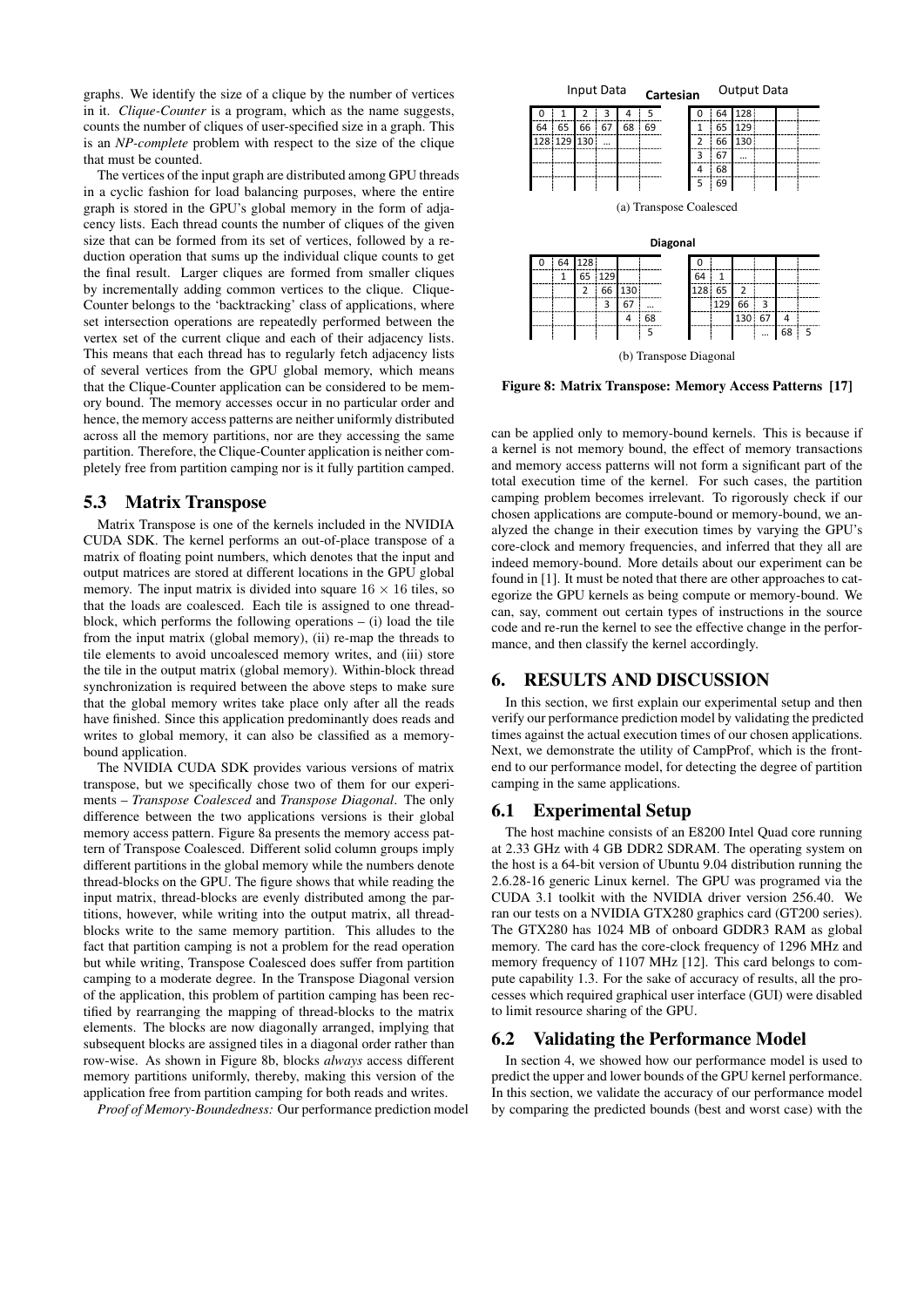execution times for those applications with known partition camping behavior. However, we cannot use a single application to validate the accuracy of both the predicted bounds of our model, because an application can exhibit only one type of partition camping behavior. So, we choose different applications from our suite to validate the different predicted bounds of our model. We choose to use geometric mean as the error metric, because it suppresses the effect of outliers and so, is a better estimate for accuracy in the model.

*Validating the lower bound (best case):* To verify the accuracy of the predicted lower bound, we should compute the error between the actual execution times for an application that is known to be free of partition camping and the predicted best case time by our model for the same application. GEM has been shown to be free of partition camping in the previous section and hence, its execution times are expected to be close to the predicted lower bound of our prediction model.

In Figure 9a, the actual execution times and the predicted lower bound times for GEM have been shown for all the possible configurations. We can see that the predicted best case times ('Best' line from the CampProf output) are agreeing with the actual execution times. The geometric mean of error for the predicted time was found out be 11.7%.

*Validating the upper bound (worst case):* To verify the accuracy of the predicted upper bound, we should compute the error between the actual execution times for an application that is known to have maximum partition camping effects and the predicted worst case time by our model for the same application. This scenario can only occur if our test application *always* reads and writes to a single partition, so that all the memory transactions of the kernel are serialized. So, validating the predicted upper bound of our model is a non-trivial task for two reasons  $- (1)$  It is rare to find applications, other than our micro-benchmarks, which have the maximum partition camping effects, and (2) there is no other available tool or model that detects partition camping, against which we can verify our predicted times. Therefore, it is not possible to directly verify the accuracy of the upper bound of our performance model. We can only use the predicted worst case time as a loose upper bound for the kernel's performance.

*Validating the 'Application' line:* In section 4.2, we showed that the CampProf tool can be used to predict and plot an 'Application' line in the output chart. This line is predicted by simply extrapolating the kernel time, from the input execution configuration, in a constant ratio to the extremities of the predicted execution band. By validating the 'Application' line, we will indirectly be validating the accuracy of *both* the predicted bounds of our performance model. This means that we can validate the 'Application' line by choosing test applications that are know to have a moderate degree of partition camping, neither the best nor the worst case scenarios. We estimate the accuracy of this extrapolation performed by our model for the Clique-Counter application, because this application is shown to have moderate partition camping effects in section 5.

In Figure 9b, we present the extrapolated 'Application' line (shown as 'Predicted') and the actual times for all possible kernel configurations for the Clique-Counter application, where the starting point for extrapolation is at 12 active warps per SM. But, there are 16 starting points (16 possible execution configurations) from which one can extrapolate to verify the prediction model. To be fair, we chose *all* the 16 execution configurations as starting points for extrapolation for getting the best estimate of our model accuracy. The extrapolated times shown in the figure is for one such starting point (at 12 active warps per SM). The geometric mean of errors due to all such predicted times was found out to be 9.3%.



Figure 9: Validating the Performance Prediction Model

All of the above results indicate that our performance model is accurate in bounding the effect of partition camping in GPU kernels.

# 6.3 Utility of the CampProf Tool

In this section, we demonstrate how the CampProf tool can be used to visually analyze the partition camping effect in our chosen applications. We then use matrix transpose as a case study to show how CampProf is used to monitor the performance of the kernel, where the execution time progresses towards the best case after the partition camping effect has been reduced, i.e. the NVIDIA SDK provides two versions of the transpose example – one with partition camping and another which is supposed to be free from partition camping. The CampProf output can be used to support NVIDIA's claim as well.

Figure 10 shows the CampProf output chart depicting the partition camping effect in all the three applications. The input to the tool is the number of memory transactions and the kernel execution time for one execution configuration (denoted by the  $\star$ ). It shows the worst and best case times for all the execution configurations, as predicted by our model. The 'Application' line in the graphs is extrapolated from the actual execution time that was provided as input. The predicted 'Application' line is not presented for all the execution configurations, i.e. only up to 16 or 24 active warps. This upper limit is calculated by the CUDA Occupancy Calculator, based on the amount of shared memory and registers used by that application.

Figure 10a shows that the predicted application performance is extremely close to the 'Best' line of CampProf, which agrees with our discussions about GEM not suffering from partition camping. Similarly, figure 10b indicates that Clique-Counter suffers from a moderate degree of partition camping, because the predicted application line is somewhere in the middle of the predicted execution band. The partition camping effect is not shown to be too severe though. Figure 10c shows the execution band for the Matrix Transpose application, with two predicted 'Application' lines: (1) *'With Camping'* refers to the Transpose Coalesced version of the applica-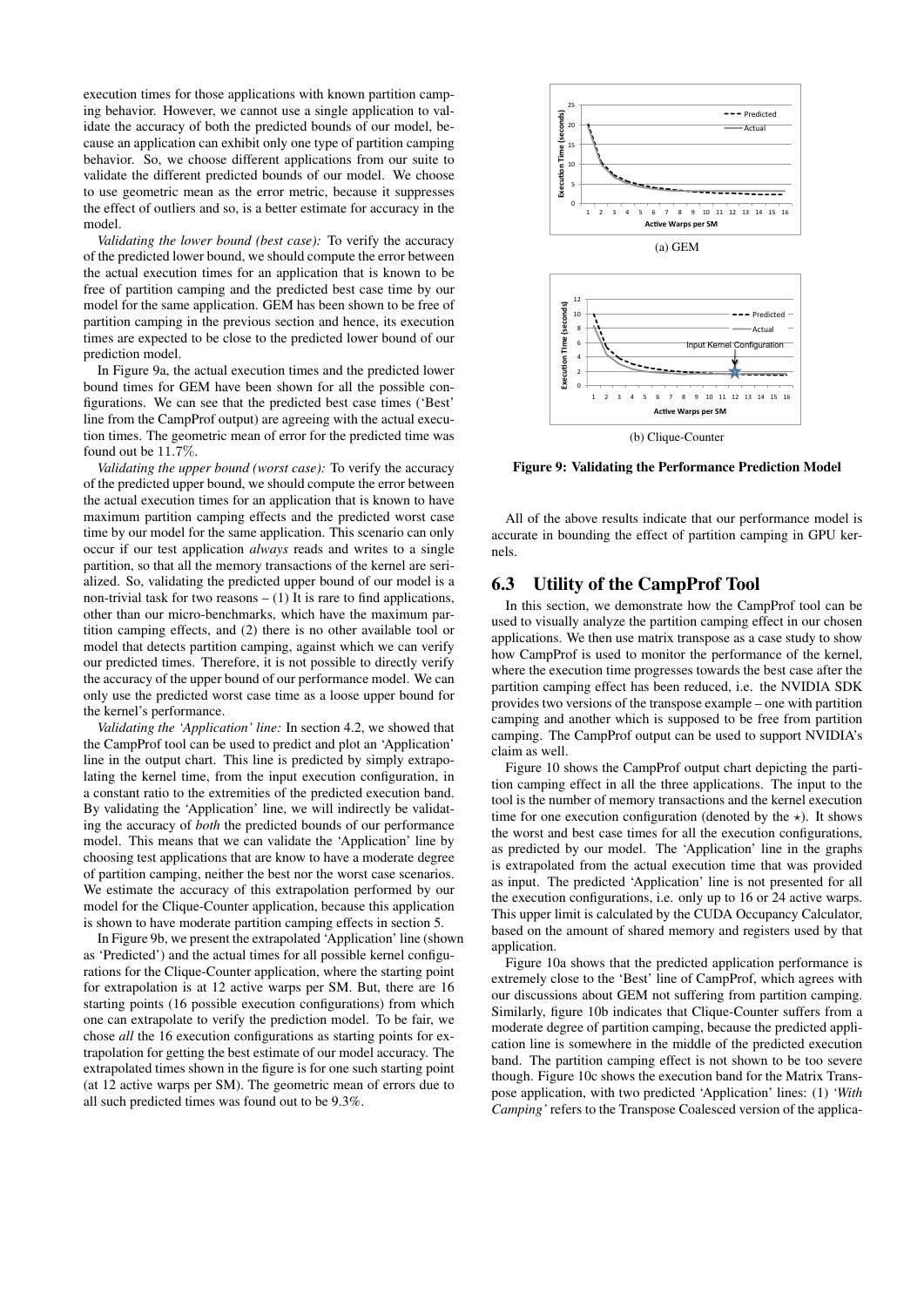

 $(a)$  GEM







(c) Matrix Transpose

Figure 10: CampProf Output: Predicted Performance Ranges

tion, where it is known to partially suffer from partition camping, and (2) 'Without Camping' refers to the Transpose Diagonal version of the application, where optimizations are performed to get rid of partition camping. CampProf can be thus used to visually demonstrate the performance improvement in a GPU kernel after the partition camping effect has been reduced.

All the predicted 'Application' lines can be used to visually analyze the degree of partition camping in the respective kernels. They also reasonably agree with our claims about the partition camping behavior of the different applications in section 5.

#### **RELATED WORK** 7.

There have been analytical models developed to help the programmer understand bottlenecks and achieve optimum performance on the GPU. In [3], Baghsorkhi et al. have developed a compiler

front end which analyses the kernel source code and translates it into a Program Dependence Graph (PDG) which is useful for performance evaluation. The PDG allows them to identify computationally related operations which are the dominant factors affecting the kernel execution time. With the use of symbolic evaluation, they are able to estimate the effects of branching, coalescing and bank conflicts in the shared memory.

In [7], Hong et al. propose an analytical model which dwells upon the idea that the main bottleneck of any kernel is the latency of memory instructions, and that multiple memory instructions are executed to successfully hide this latency. Hence, calculating the number of parallel memory operations (memory warp parallelism) would enable them to accurately predict performance. Their model relies upon the analysis of the intermediate PTX code generated by the CUDA compiler. However, the PTX is just an intermediate representation which is further optimized to run on the GPU [14]. PTX is not a good representation of the actual machine instructions, and introduces some error in their prediction model.

Recently Ryoo et al. proposed two metrics; efficiency and utilization to prune the optimization space of general purpose applications on the GPU [19]. Their model, however, does not work for memory bound kernels. Boyer et al. present an automated analysis technique to detect race conditions and bank conflicts in a CUDA program. They do so by instrumenting the program to track the memory locations accessed which is done by analyzing the PTX code [4]. Schaa et al. focus on the prediction of execution time for a multi-GPU system, knowing the time for execution on a single GPU [20]. They do so by introducing models for each component of the multi-GPU system; the GPU execution, PCI-Express and the RAM and the Disk.

Micro-benchmarks have been extensively used to reveal the architectural details of the GPUs. In [22], Volkov et al. benchmark the GPUs to tune dense linear algebra. They created detailed benchmarks to reveal the kernel bottlenecks like access patterns of the shared memory and kernel launch overhead. Their benchmarks also characterized the GPU memory sub-system, including the access latencies. Wong et al. also use micro-benchmarks to understand the micro-architecture of the GT200 GPU [23]. Both of them used *decuda*, which is a disassembler for NVIDIA's machine level instructions, to understand the mapping of various instructions on the GPU [21].

In [8], Hong et al. propose an integrated power and performance model for GPUs, where they use the intuition that once an application reaches the optimum memory bandwidth, increasing the number of cores would not help the performance of the application and hence, power can be saved by switching off the additional cores of the GPU. Nagasaka et al. make use of statistical tools like regression analysis and CudaProf counters for power modeling on the GPU [10]. Our work also relies on regression techniques, but we do performance modeling by choosing very different parameters. Bader et al. have developed automated libraries for data rearrangement to explicitly reduce partition camping problem in the kernels [2].

While developing micro-benchmarks and using statistical analysis tools is a common procedure to understand the architectural details of a system, we have used them to create a more realistic performance model than those discussed. We also deviate from the existing literature and predict a *performance range* to understand the extent of partition camping in a GPU kernel. We also provide a simple front-end by developing a spreadsheet like tool, which displays the worst and best possible execution times for any memory bound GPU kernel.